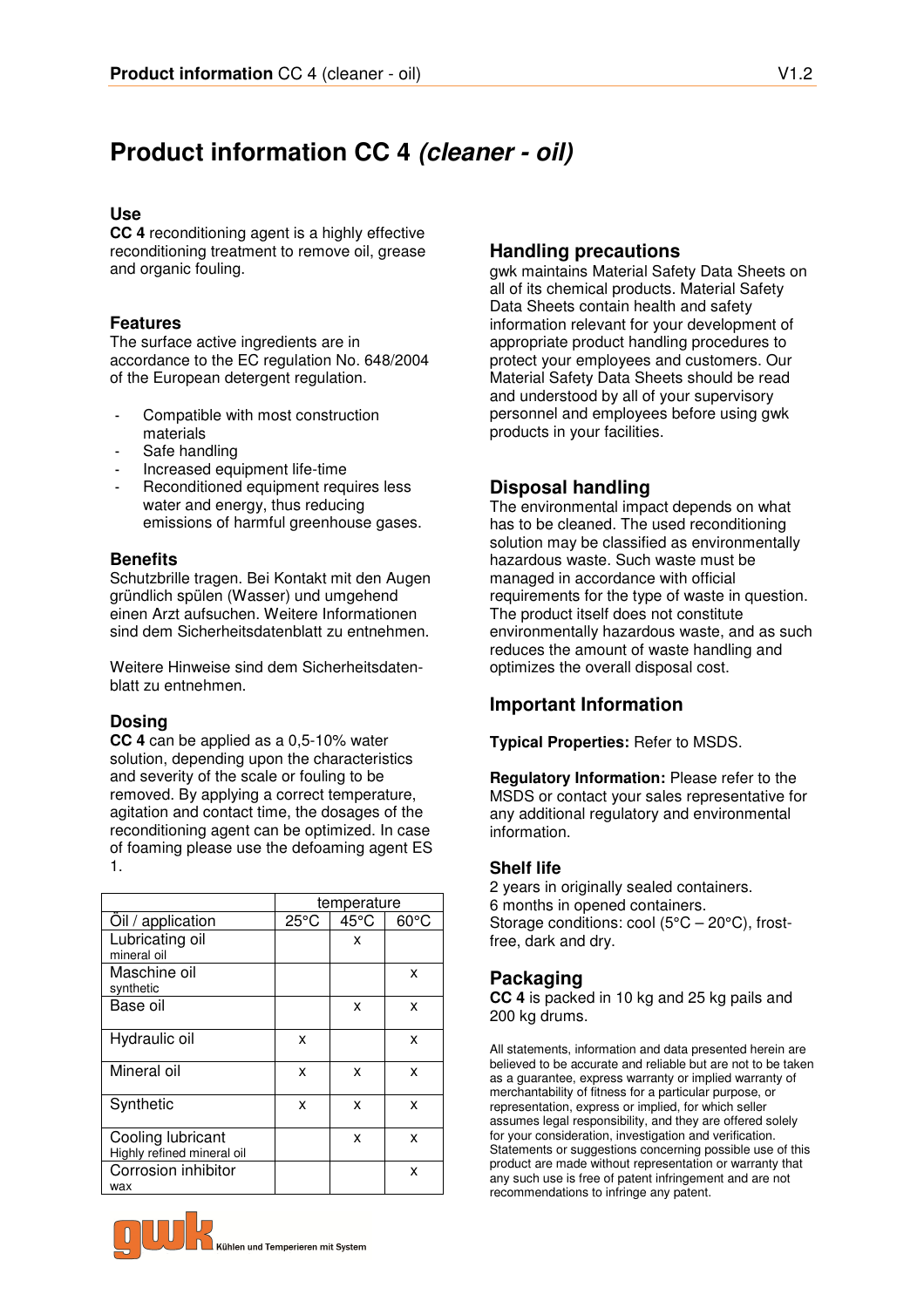| <b>Safety data sheet</b> | Revision date: 13.07.2016 |
|--------------------------|---------------------------|
|                          | Print date: 29.01.2018    |
|                          |                           |
| cc <sub>4</sub>          | Version: 2.0              |

Conforms to EU Regulation 1907/2006/EC as amended. - SDSGHS\_DE

# **SECTION 1: Identification of the substance/mixture and of the company/undertaking**

| <b>1.1 Product identifier</b> |                   |  |
|-------------------------------|-------------------|--|
| Trade name                    | $\therefore$ cc 4 |  |

**1.2 Relevant identified uses of the substance or mixture and uses advised against** Use of the Substance/Mixture : Cleaner.

| 1.3 Details of the supplier of the safety data<br>sheet<br>gwk Gesellschaft Wärme Kältetechnik mbH<br>Scherl 10<br>D-58540 Meinerzhagen<br>Deutschland | 1.4 Emergency telephone number<br>emergency telephone number<br>Berlin +49 (0) 30 30686700<br><b>Product Information</b><br>Contact your local gwk representative |
|--------------------------------------------------------------------------------------------------------------------------------------------------------|-------------------------------------------------------------------------------------------------------------------------------------------------------------------|
| info@qwk.com                                                                                                                                           |                                                                                                                                                                   |

# **SECTION 2: Hazards identification**

# **2.1 Classification of the substance or mixture**

**Classification (REGULATION (EC) No 1272/2008)**

| Serious eye damage, Category 1 | H318: Causes serious eye damage. |
|--------------------------------|----------------------------------|
|                                |                                  |

#### **2.2 Label elements**

#### **Labelling (REGULATION (EC) No 1272/2008)**

| Hazard pictograms                | t |                                        |                                       |
|----------------------------------|---|----------------------------------------|---------------------------------------|
|                                  | ٠ | Danger                                 |                                       |
| Signal word<br>Hazard statements |   | H <sub>3</sub> 18                      | Causes serious eye damage.            |
| Precautionary statements         |   | <b>Prevention:</b><br>P <sub>280</sub> | Wear eye protection/ face protection. |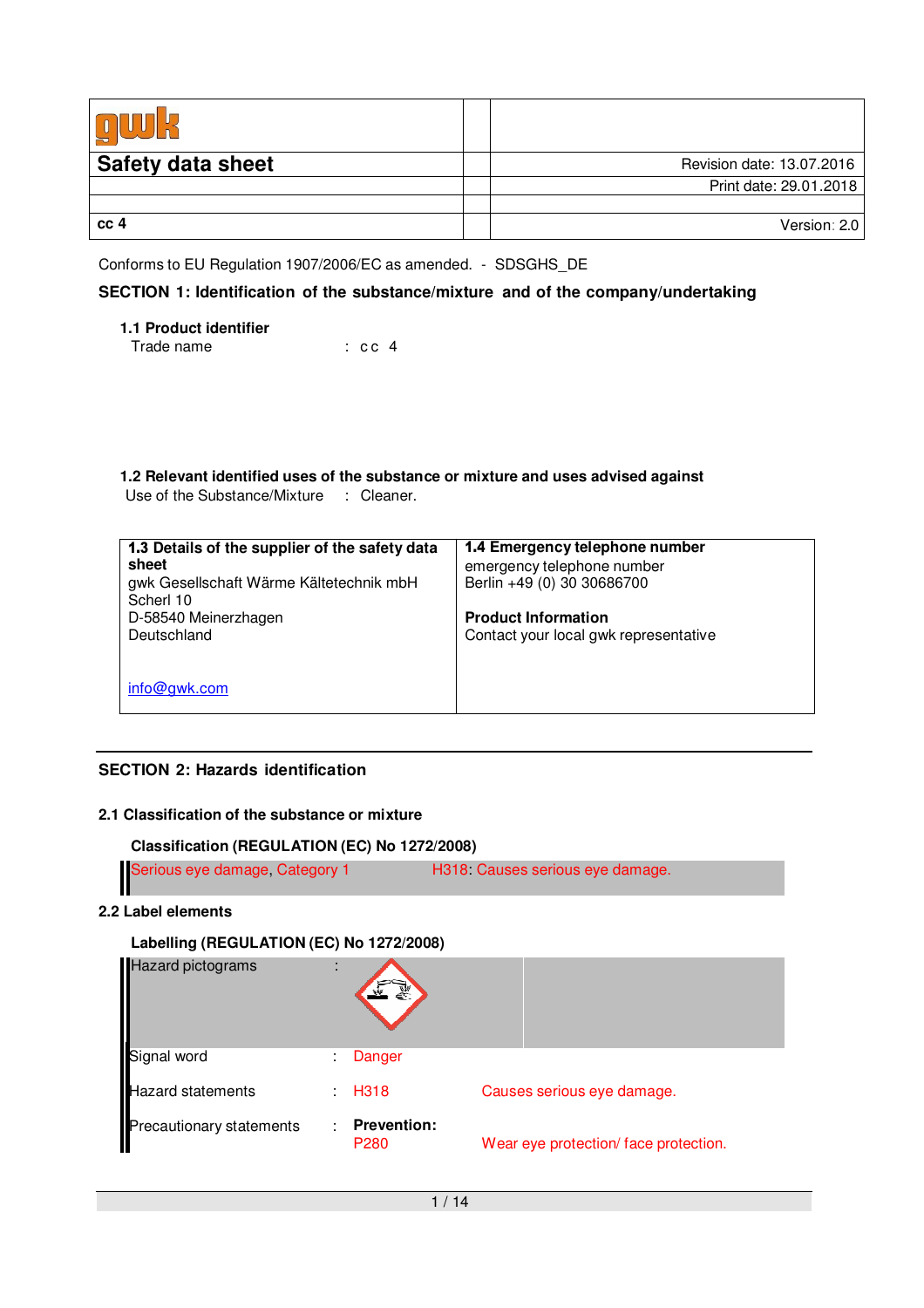| <b>Safety data sheet</b> | Revision date: 13.07.2016 |
|--------------------------|---------------------------|
|                          | Print date: 29.01.2018    |
|                          |                           |
| cc <sub>4</sub>          | Version: 2.0              |

#### **Response:**

| $P305 + P351 + P338 + P310$ IF IN EYES: Rinse cautiously |
|----------------------------------------------------------|
| with water for several minutes. Remove                   |
| contact lenses, if present and easy to do.               |
| Continue rinsing. Immediately call a                     |
| POISON CENTER/doctor.                                    |
|                                                          |

Hazardous components which must be listed on the label: C9-11 alcohol polyethoxylate Poly(oxy-1,2-ethanediyl), a-(2-propylheptyl)-w-hydroxy-

#### **2.3 Other hazards**

#### **Additional advice**

No information available.

#### **SECTION 3: Composition/information on ingredients**

# **3.2 Mixtures**

#### **Hazardous components**

| Chemical name             | CAS-No.             | Classification     | Concentration |
|---------------------------|---------------------|--------------------|---------------|
|                           | EC-No.              | (REGULATION (EC)   | (% )          |
|                           | Registration number | No 1272/2008)      |               |
| C9-11 alcohol             | 68439-46-3          | Acute Tox.4; H302  | $>= 5 - < 10$ |
| polyethoxylate            |                     | Eye Dam.1; H318    |               |
| Poly(oxy-1,2-ethanediyl), | 160875-66-1         | Acute Tox.4; H302  | $>= 1 - 2.5$  |
| a-(2-propylheptyl)-w-     |                     | Skin Irrit.2; H315 |               |
| hydroxy-                  |                     | Eye Dam.1; H318    |               |
|                           |                     | Eye Dam.1; H318    |               |

For explanation of abbreviations see section 16.

#### **SECTION 4: First aid measures**

#### **4.1 Description of first aid measures**

| General advice          | : Move out of dangerous area.<br>Consult a physician.<br>Show this safety data sheet to the doctor in attendance.<br>Do not leave the victim unattended.         |
|-------------------------|------------------------------------------------------------------------------------------------------------------------------------------------------------------|
| If inhaled              | : If breathed in, move person into fresh air.<br>If unconscious place in recovery position and seek medical<br>advice.<br>If symptoms persist, call a physician. |
| In case of skin contact | : Remove contaminated clothing. If irritation develops, get                                                                                                      |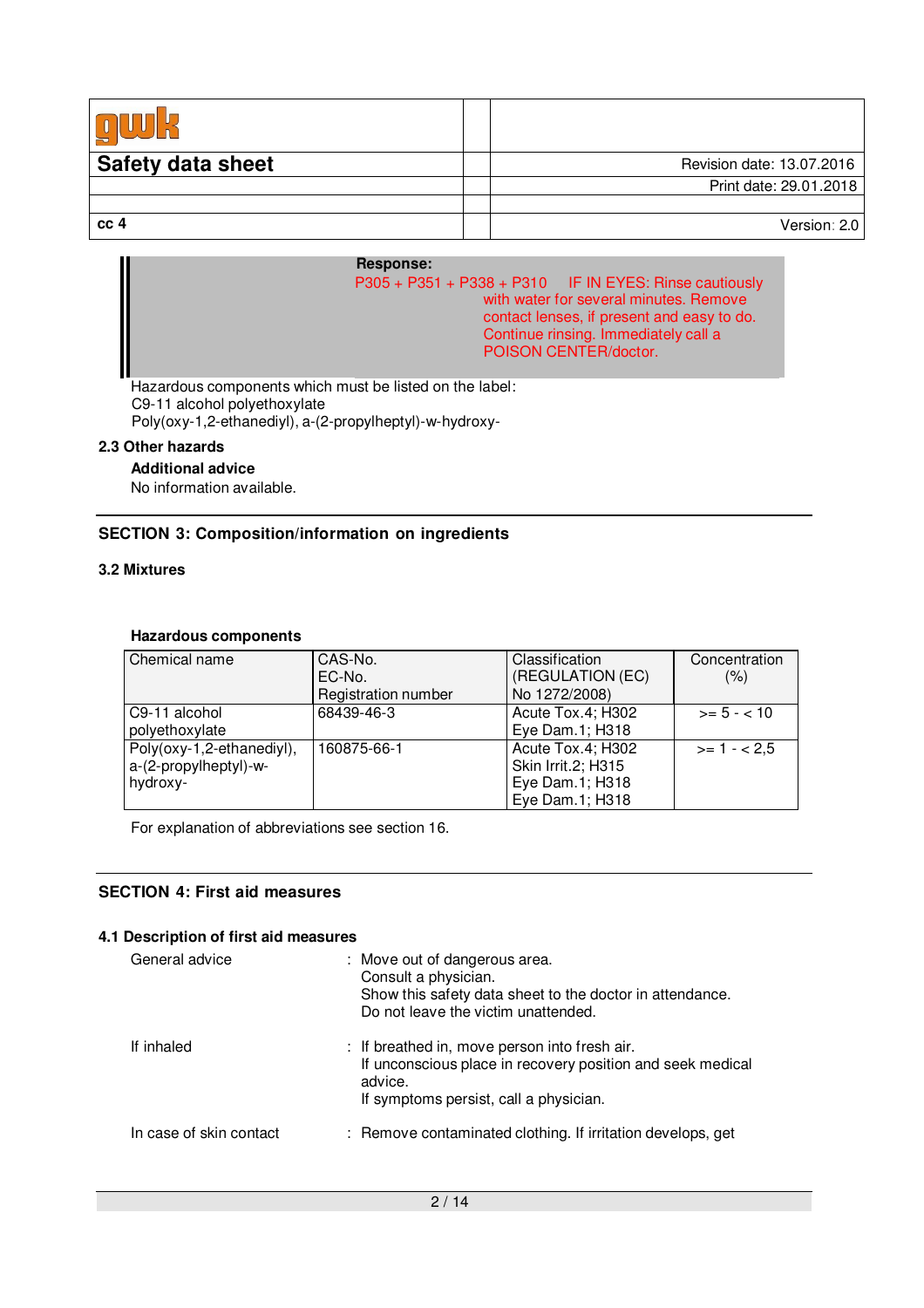| <b>Safety data sheet</b>                                                       |                                                                                      | Revision date: 13.07.2016                                                                                                                                                              |
|--------------------------------------------------------------------------------|--------------------------------------------------------------------------------------|----------------------------------------------------------------------------------------------------------------------------------------------------------------------------------------|
|                                                                                |                                                                                      | Print date: 29.01.2018                                                                                                                                                                 |
| cc <sub>4</sub>                                                                |                                                                                      | Version: 2.0                                                                                                                                                                           |
|                                                                                |                                                                                      |                                                                                                                                                                                        |
|                                                                                | medical attention.<br>If on skin, rinse well with water.                             | Wash contaminated clothing before re-use.                                                                                                                                              |
| In case of eye contact                                                         | of water and seek medical advice.<br>Remove contact lenses.<br>Protect unharmed eye. | : In the case of contact with eyes, rinse immediately with plenty<br>Continue rinsing eyes during transport to hospital.                                                               |
| If swallowed                                                                   | : Obtain medical attention.<br>Do NOT induce vomiting.                               | Do not give milk or alcoholic beverages.<br>Never give anything by mouth to an unconscious person.<br>If symptoms persist, call a physician.                                           |
| 4.2 Most important symptoms and effects, both acute and delayed                |                                                                                      |                                                                                                                                                                                        |
| Symptoms                                                                       | the skin may include:<br>irritation (nose, throat, airways)                          | : Signs and symptoms of exposure to this material through<br>breathing, swallowing, and/or passage of the material through<br>stomach or intestinal upset (nausea, vomiting, diarrhea) |
| <b>Risks</b>                                                                   | : Causes serious eye damage.                                                         |                                                                                                                                                                                        |
| 4.3 Indication of any immediate medical attention and special treatment needed |                                                                                      |                                                                                                                                                                                        |
| Treatment                                                                      |                                                                                      | : No hazards which require special first aid measures.                                                                                                                                 |

# **SECTION 5: Firefighting measures**

# **5.1 Extinguishing media**

| Suitable extinguishing media      | : Use extinguishing measures that are appropriate to local<br>circumstances and the surrounding environment.<br>Water spray<br>Foam<br>Carbon dioxide (CO2)<br>Dry chemical |
|-----------------------------------|-----------------------------------------------------------------------------------------------------------------------------------------------------------------------------|
| Unsuitable extinguishing<br>media | : High volume water jet                                                                                                                                                     |

# **5.2 Special hazards arising from the substance or mixture**

| Specific hazards during | : Do not allow run-off from fire fighting to enter drains or water |
|-------------------------|--------------------------------------------------------------------|
| firefighting            | courses.                                                           |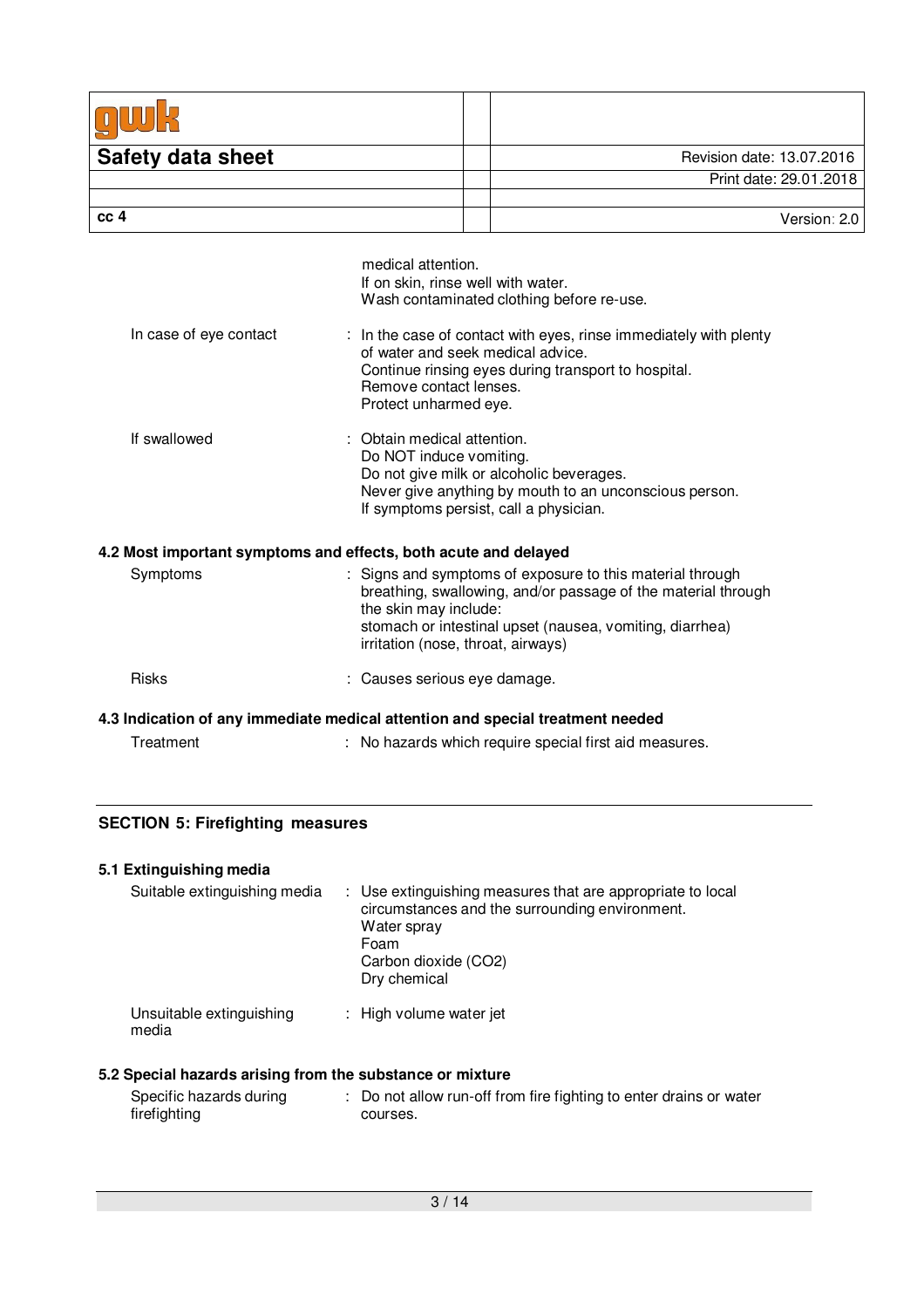| <b>Safety data sheet</b>                         | Revision date: 13.07.2016                                                                                              |
|--------------------------------------------------|------------------------------------------------------------------------------------------------------------------------|
|                                                  | Print date: 29.01.2018                                                                                                 |
| cc <sub>4</sub>                                  | Version: 2.0                                                                                                           |
|                                                  |                                                                                                                        |
| Hazardous combustion<br>products                 | : carbon dioxide and carbon monoxide                                                                                   |
| 5.3 Advice for firefighters                      |                                                                                                                        |
| Special protective equipment<br>for firefighters | $\therefore$ In the event of fire, wear self-contained breathing apparatus.                                            |
| Specific extinguishing<br>methods                | : Product is compatible with standard fire-fighting agents.                                                            |
| Further information                              | : Fire residues and contaminated fire extinguishing water must<br>be disposed of in accordance with local regulations. |

# **SECTION 6: Accidental release measures**

|                                                          | 6.1 Personal precautions, protective equipment and emergency procedures                                                                                                                                                           |
|----------------------------------------------------------|-----------------------------------------------------------------------------------------------------------------------------------------------------------------------------------------------------------------------------------|
| Personal precautions                                     | : Use personal protective equipment.<br>Persons not wearing protective equipment should be excluded<br>from area of spill until clean-up has been completed.<br>Comply with all applicable federal, state, and local regulations. |
| 6.2 Environmental precautions                            |                                                                                                                                                                                                                                   |
| Environmental precautions                                | : Prevent product from entering drains.<br>Prevent further leakage or spillage if safe to do so.<br>If the product contaminates rivers and lakes or drains inform<br>respective authorities.                                      |
| 6.3 Methods and material for containment and cleaning up |                                                                                                                                                                                                                                   |
| Methods for cleaning up                                  | : Keep in suitable, closed containers for disposal.                                                                                                                                                                               |

# **6.4 Reference to other sections**

# **SECTION 7: Handling and storage**

# **7.1 Precautions for safe handling**

| Container hazardous when empty.<br>Avoid contact with skin and eyes.<br>application area.<br>For personal protection see section 8.<br>regulations. | Advice on safe handling | : Do not breathe vapours/dust.<br>Smoking, eating and drinking should be prohibited in the<br>Dispose of rinse water in accordance with local and national |
|-----------------------------------------------------------------------------------------------------------------------------------------------------|-------------------------|------------------------------------------------------------------------------------------------------------------------------------------------------------|
|-----------------------------------------------------------------------------------------------------------------------------------------------------|-------------------------|------------------------------------------------------------------------------------------------------------------------------------------------------------|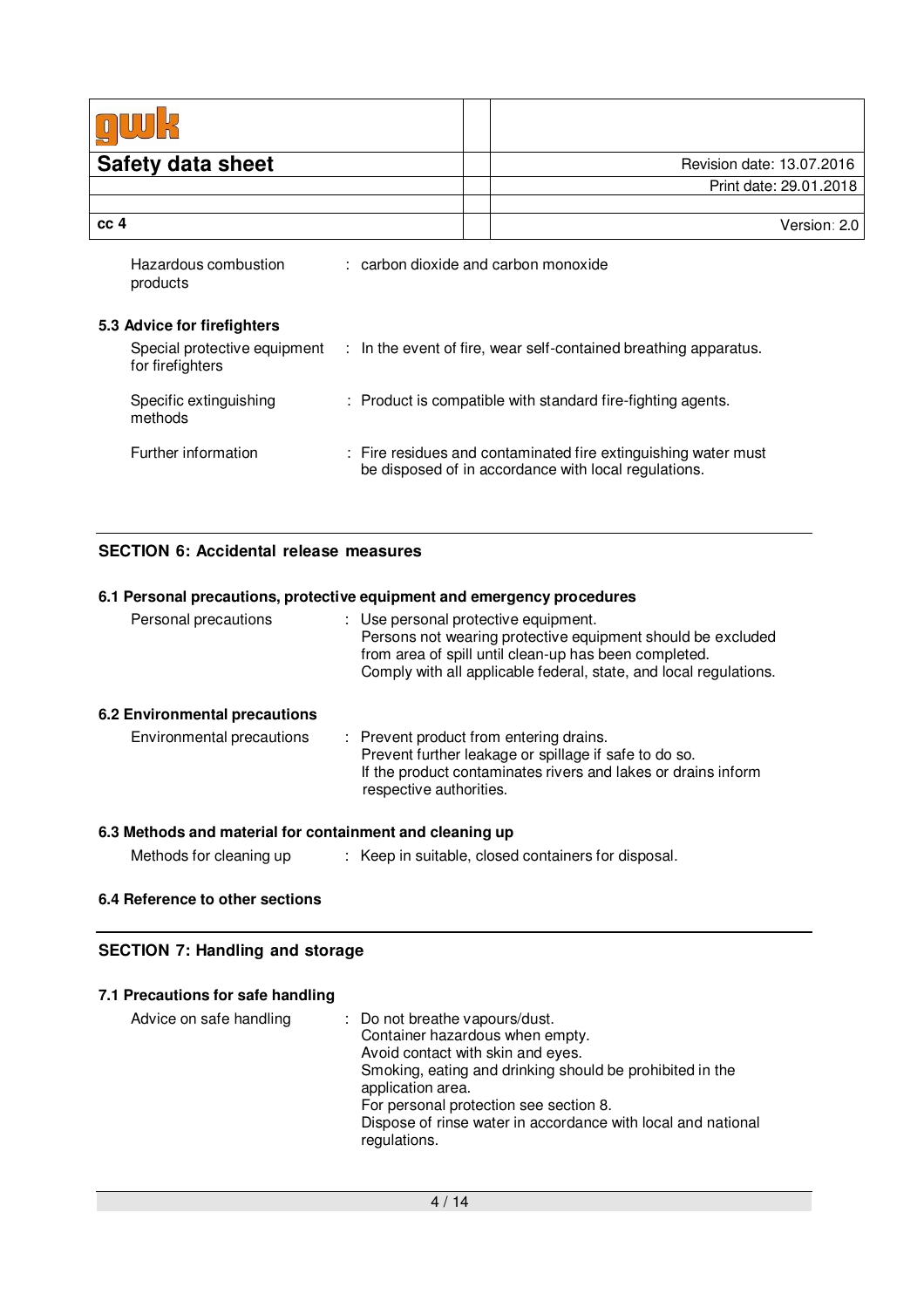| <b>Safety data sheet</b> | Revision date: 13.07.2016 |
|--------------------------|---------------------------|
|                          | Print date: 29.01.2018    |
|                          |                           |
| cc <sub>4</sub>          | Version: 2.0              |

| Advice on protection against<br>fire and explosion               | : Normal measures for preventive fire protection.                                                                                                                                                                                                                             |
|------------------------------------------------------------------|-------------------------------------------------------------------------------------------------------------------------------------------------------------------------------------------------------------------------------------------------------------------------------|
| Hygiene measures                                                 | : Wash hands before breaks and at the end of workday. When<br>using do not eat or drink. When using do not smoke.                                                                                                                                                             |
| 7.2 Conditions for safe storage, including any incompatibilities |                                                                                                                                                                                                                                                                               |
| Requirements for storage<br>areas and containers                 | : Keep container tightly closed in a dry and well-ventilated<br>place. Containers which are opened must be carefully<br>resealed and kept upright to prevent leakage. Electrical<br>installations / working materials must comply with the<br>technological safety standards. |
| Storage class (TRGS 510)                                         | : 12, Non Combustible Liquids                                                                                                                                                                                                                                                 |
| Other data                                                       | : No decomposition if stored and applied as directed.                                                                                                                                                                                                                         |
| 7.3 Specific end use(s)                                          |                                                                                                                                                                                                                                                                               |
| Specific use(s)                                                  | $:$ No data available                                                                                                                                                                                                                                                         |

# **SECTION 8: Exposure controls/personal protection**

#### **8.1 Control parameters**

Contains no substances with occupational exposure limit values.

#### **8.2 Exposure controls**

#### **Engineering measures**

Provide sufficient mechanical (general and/or local exhaust) ventilation to maintain exposure below exposure guidelines (if applicable) or below levels that cause known, suspected or apparent adverse effects.

| Personal protective equipment |                                                                                                                                                                                              |  |
|-------------------------------|----------------------------------------------------------------------------------------------------------------------------------------------------------------------------------------------|--|
| Eye protection                | : Wear chemical splash goggles and face shield when there is<br>potential for exposure of the eyes or face to liquid, vapor or<br>mist.<br>Maintain eye wash station in immediate work area. |  |
| Hand protection               |                                                                                                                                                                                              |  |
| <b>Remarks</b>                | : Nitrile rubber butyl-rubber                                                                                                                                                                |  |
|                               | The suitability for a specific workplace should be discussed<br>with the producers of the protective gloves.                                                                                 |  |
| Skin and body protection      | : Wear as appropriate:                                                                                                                                                                       |  |
|                               |                                                                                                                                                                                              |  |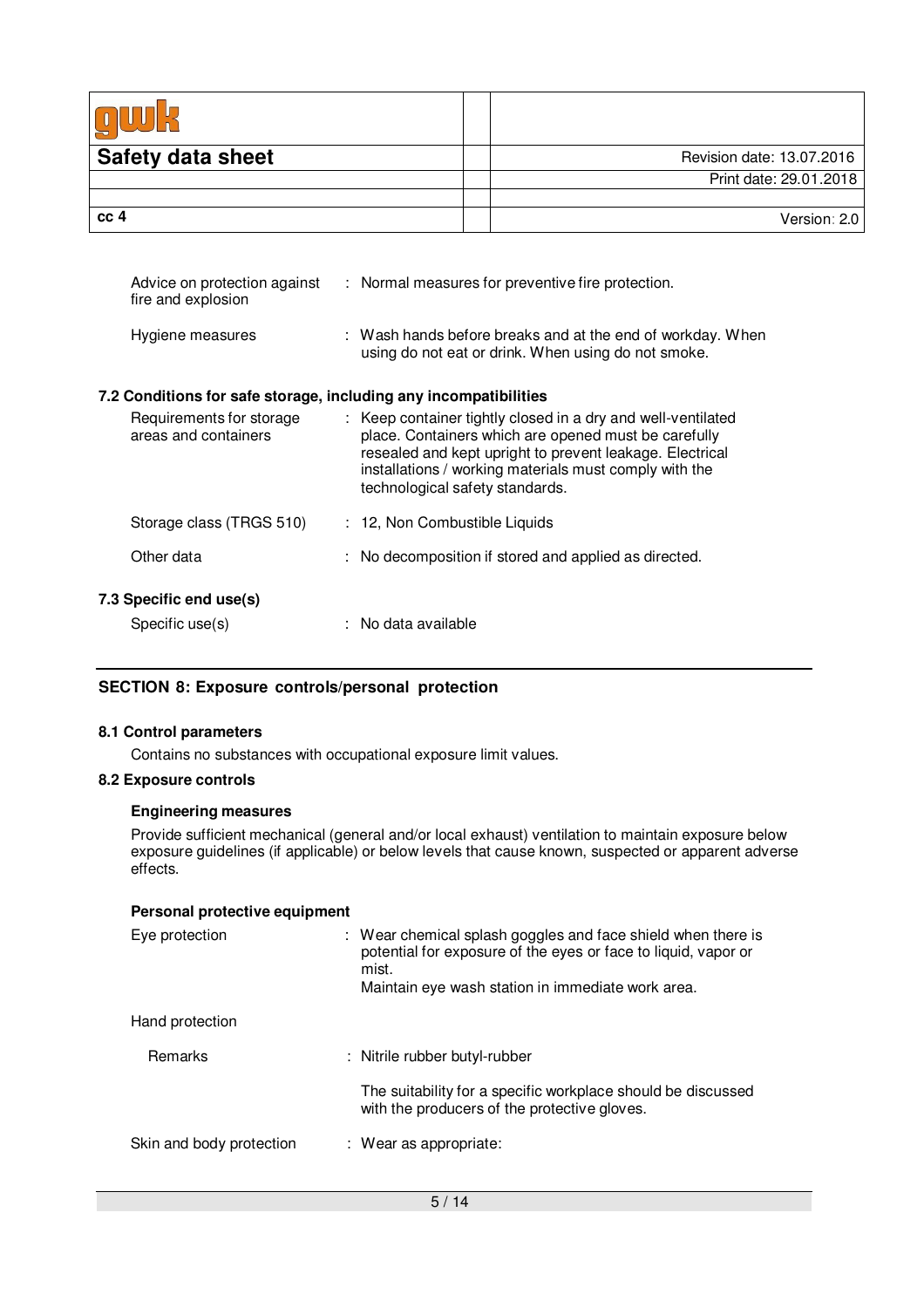| <b>Safety data sheet</b> | Revision date: 13.07.2016 |
|--------------------------|---------------------------|
|                          | Print date: 29.01.2018    |
|                          |                           |
| cc <sub>4</sub>          | Version: 2.0              |

Impervious clothing Safety shoes Choose body protection according to the amount and concentration of the dangerous substance at the work place.

### **SECTION 9: Physical and chemical properties**

# **9.1 Information on basic physical and chemical properties**

| Aqueous solution                                                                               |
|------------------------------------------------------------------------------------------------|
| : yellow                                                                                       |
| : No data available                                                                            |
| No data available                                                                              |
| ca. 5,4, $(20 °C)$                                                                             |
| Not applicable<br>÷                                                                            |
| 100 °C<br>$(1.013, 333333)$ hPa)<br>Calculated Phase Transition Liquid/Gas<br>: Not applicable |
| No data available                                                                              |
| No data available                                                                              |
| No data available                                                                              |
| No data available<br>÷                                                                         |
| 23,3333333 hPa (20 °C)<br><b>Calculated Vapor Pressure</b>                                     |
| : No data available                                                                            |
| : $1(20 °C)$                                                                                   |
| 1 g/cm3 (20 °C)                                                                                |
| : completely soluble                                                                           |
| : No data available                                                                            |
|                                                                                                |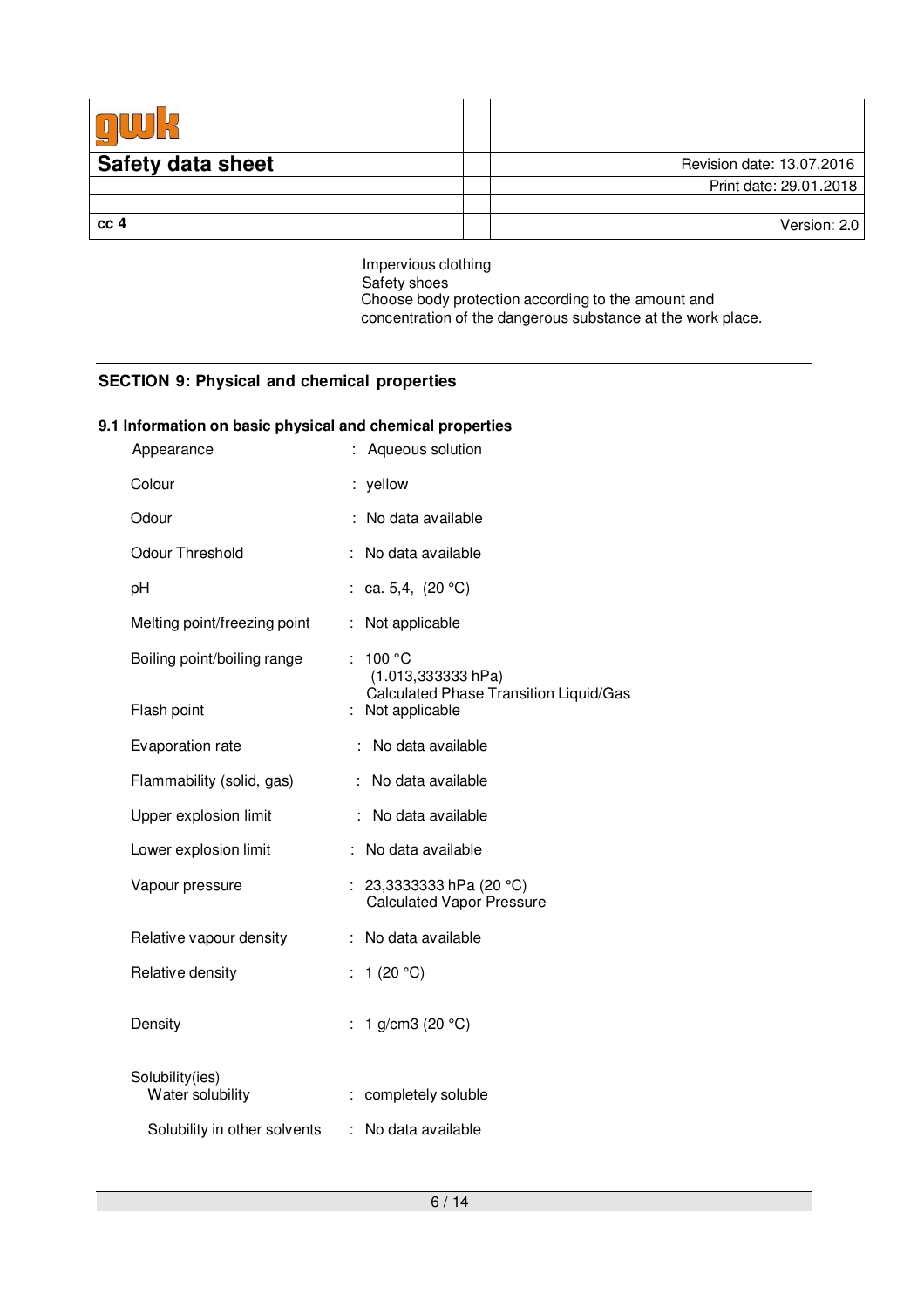| <b>Safety data sheet</b> | Revision date: 13.07.2016 |
|--------------------------|---------------------------|
|                          | Print date: 29.01.2018    |
|                          |                           |
| cc <sub>4</sub>          | Version: 2.0              |

| Partition coefficient: n-<br>octanol/water | No data available |
|--------------------------------------------|-------------------|
| Thermal decomposition                      | No data available |
| Viscosity<br>Viscosity, dynamic            | Not applicable    |
| Viscosity, kinematic                       | No data available |
| Oxidizing properties                       | No data available |

#### **9.2 Other information**

No data available

# **SECTION 10: Stability and reactivity**

#### **10.1 Reactivity**

No decomposition if stored and applied as directed.

#### **10.2 Chemical stability**

Stable under recommended storage conditions.

|  |  |  | 10.3 Possibility of hazardous reactions |  |
|--|--|--|-----------------------------------------|--|
|--|--|--|-----------------------------------------|--|

| Hazardous reactions | Product will not undergo hazardous polymerization. |
|---------------------|----------------------------------------------------|
|---------------------|----------------------------------------------------|

# **10.4 Conditions to avoid**

Conditions to avoid : Exposure to moisture

# **10.5 Incompatible materials**

| Materials to avoid | $:$ aluminum                                             |
|--------------------|----------------------------------------------------------|
|                    | Copper                                                   |
|                    | Copper alloys                                            |
|                    | Strong bases                                             |
|                    | Strong oxidizing agents                                  |
|                    | Do not use with aluminum equipment at temperatures above |
|                    | 49C or 120 degrees F.                                    |

#### **10.6 Hazardous decomposition products**

| Hazardous decomposition | : carbon dioxide and carbon monoxide |
|-------------------------|--------------------------------------|
| products                |                                      |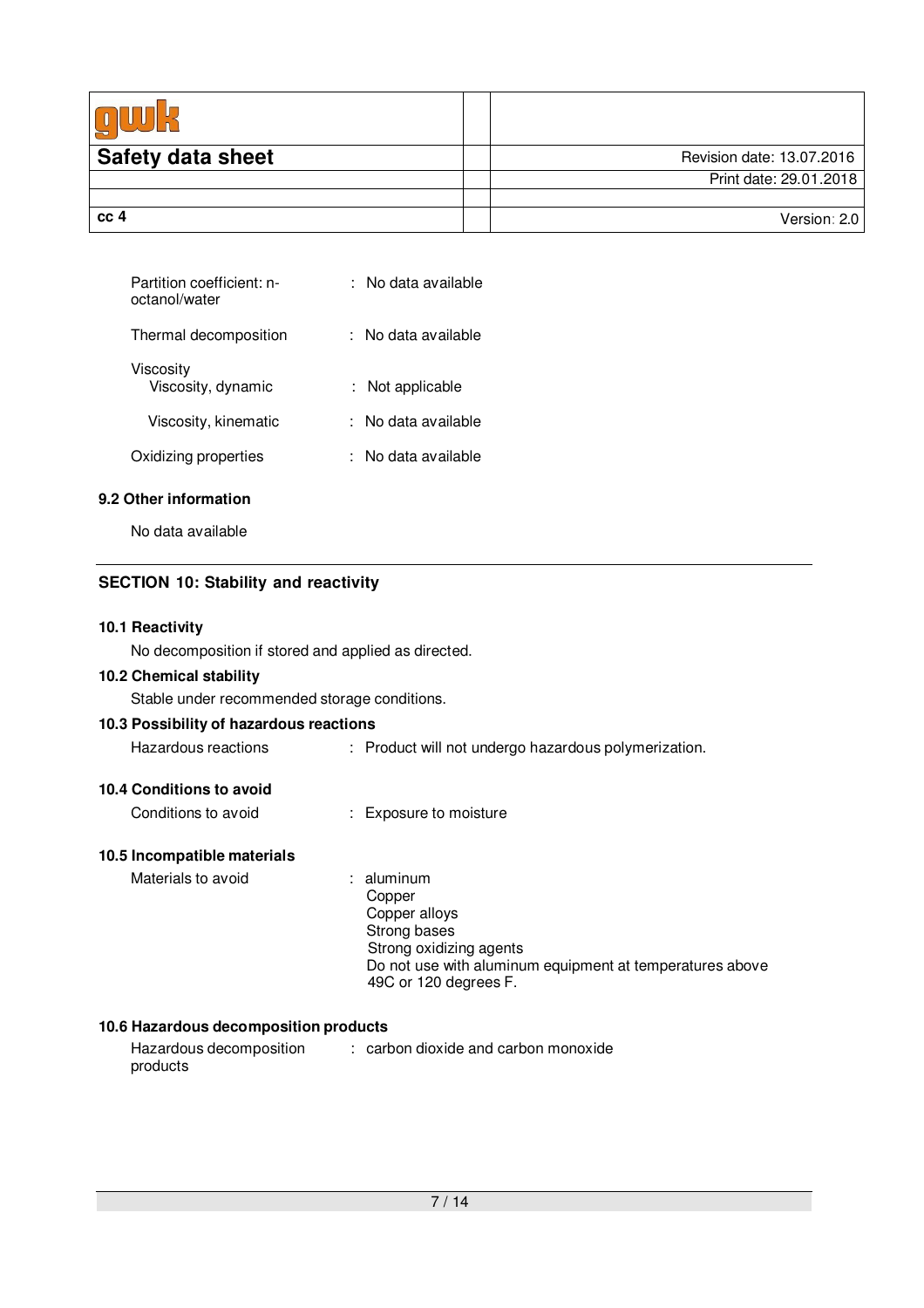| <b>Safety data sheet</b> | Revision date: 13.07.2016 |
|--------------------------|---------------------------|
|                          | Print date: 29.01.2018    |
|                          |                           |
| cc <sub>4</sub>          | Version: 2.0              |

# **SECTION 11: Toxicological information**

#### **11.1 Information on toxicological effects**

| Information on likely routes of | : Inhalation |
|---------------------------------|--------------|
| exposure                        | Skin contact |
|                                 | Eye Contact  |
|                                 | Ingestion    |

#### **Acute toxicity**

Not classified based on available information.

#### **Components:**

| ALCOHOLS, C9-11, ETHOXYLATED: |                                  |
|-------------------------------|----------------------------------|
| Acute oral toxicity           | : LD 50 (Rat): 500 - 2.000 mg/kg |

Acute dermal toxicity : LD 50 (Rabbit): > 5 g/kg

#### **Skin corrosion/irritation**

Not classified based on available information.

#### **Components:**

**ALCOHOLS, C9-11, ETHOXYLATED:** Result: Mild to Moderately Irritating

#### **POLYMER:**

Species: Rabbit Method: OECD Test Guideline 404 Result: Irritating to skin

#### **Serious eye damage/eye irritation**

Causes serious eye damage.

#### **Product**:

Remarks: May cause irreversible eye damage.

#### **Components:**

**ALCOHOLS, C9-11, ETHOXYLATED:** Result: Corrosive to eyes

#### **POLYMER:**

Species: Rabbit Method: OECD Test Guideline 405 Result: Corrosive to eyes

#### **Respiratory or skin sensitisation**

Skin sensitisation: Not classified based on available information.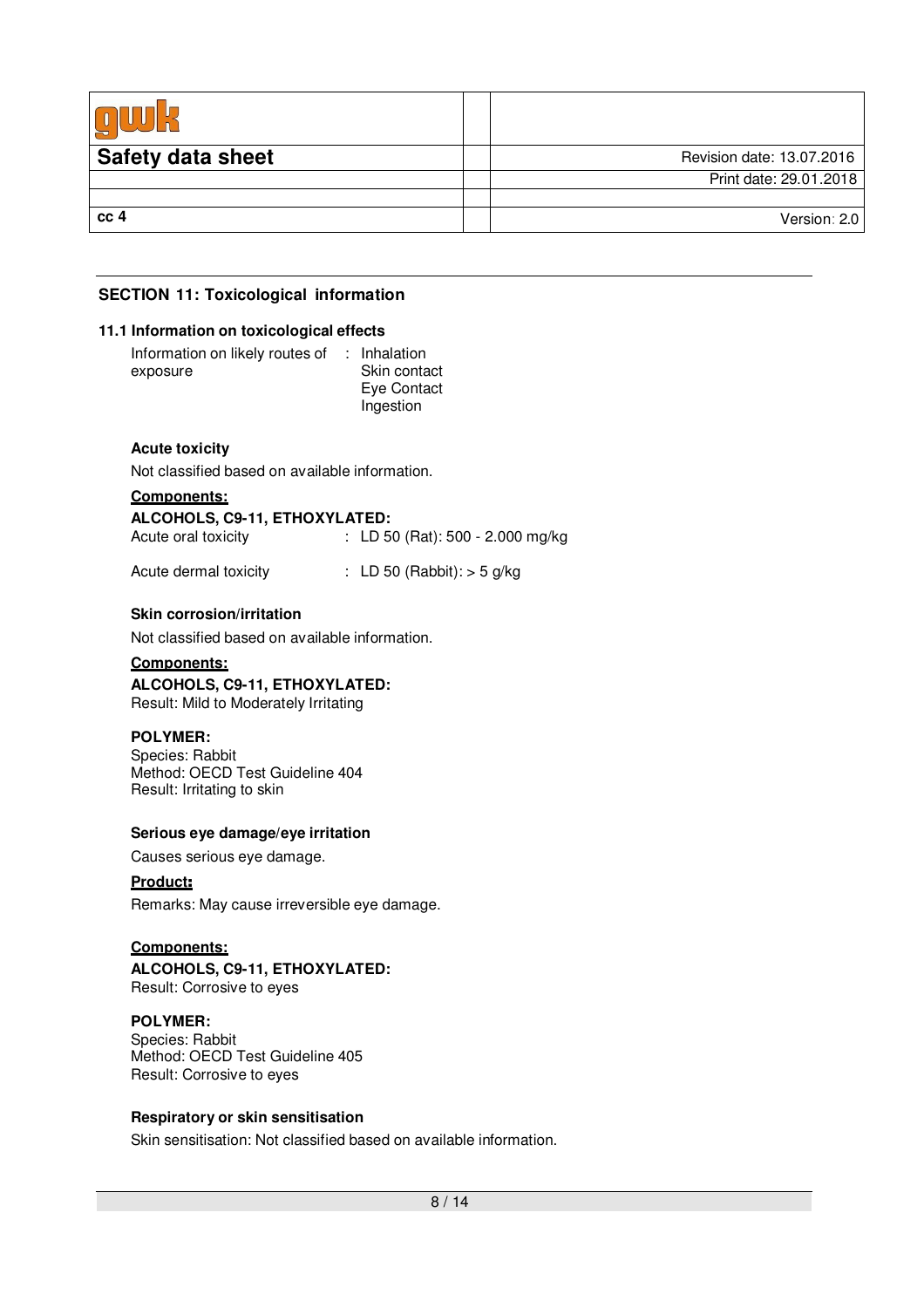| <b>Safety data sheet</b> | Revision date: 13.07.2016 |
|--------------------------|---------------------------|
|                          | Print date: 29.01.2018    |
|                          |                           |
| cc 4                     | Version: 2.0              |

Respiratory sensitisation: Not classified based on available information.

# **Germ cell mutagenicity**

Not classified based on available information.

# **Carcinogenicity**

Not classified based on available information.

### **Reproductive toxicity**

Not classified based on available information.

#### **STOT - single exposure**

Not classified based on available information.

#### **STOT - repeated exposure**

Not classified based on available information.

#### **Aspiration hazard**

Not classified based on available information.

#### **Further information**

#### **Product**:

Remarks: No data available

# **SECTION 12: Ecological information**

### **12.1 Toxicity**

| <b>Components:</b><br>C9-11 alcohol polyethoxylate     |                                                                                                                       |
|--------------------------------------------------------|-----------------------------------------------------------------------------------------------------------------------|
| Toxicity to fish                                       | : LC 50 (Fathead minnow (Pimephales promelas)): 8,5 - 17<br>mq/l<br>Exposure time: 96 h<br>Test Type: Renewal         |
| Toxicity to daphnia and other<br>aquatic invertebrates | $\therefore$ EC 50 (Water flea (Daphnia magna)): 2,9 - 8,5 mg/l<br>Exposure time: 48 h<br>Test Type: semi-static test |

# **12.2 Persistence and degradability**

#### **Components:**

| C9-11 alcohol polyethoxylate<br>Biodegradability | : Result: Readily biodegradable                                                                                                       |
|--------------------------------------------------|---------------------------------------------------------------------------------------------------------------------------------------|
|                                                  | Remarks: This surfactant complies with the biodegradability<br>criteria as laid down in Regulation (EC) No.648/2004 on<br>detergents. |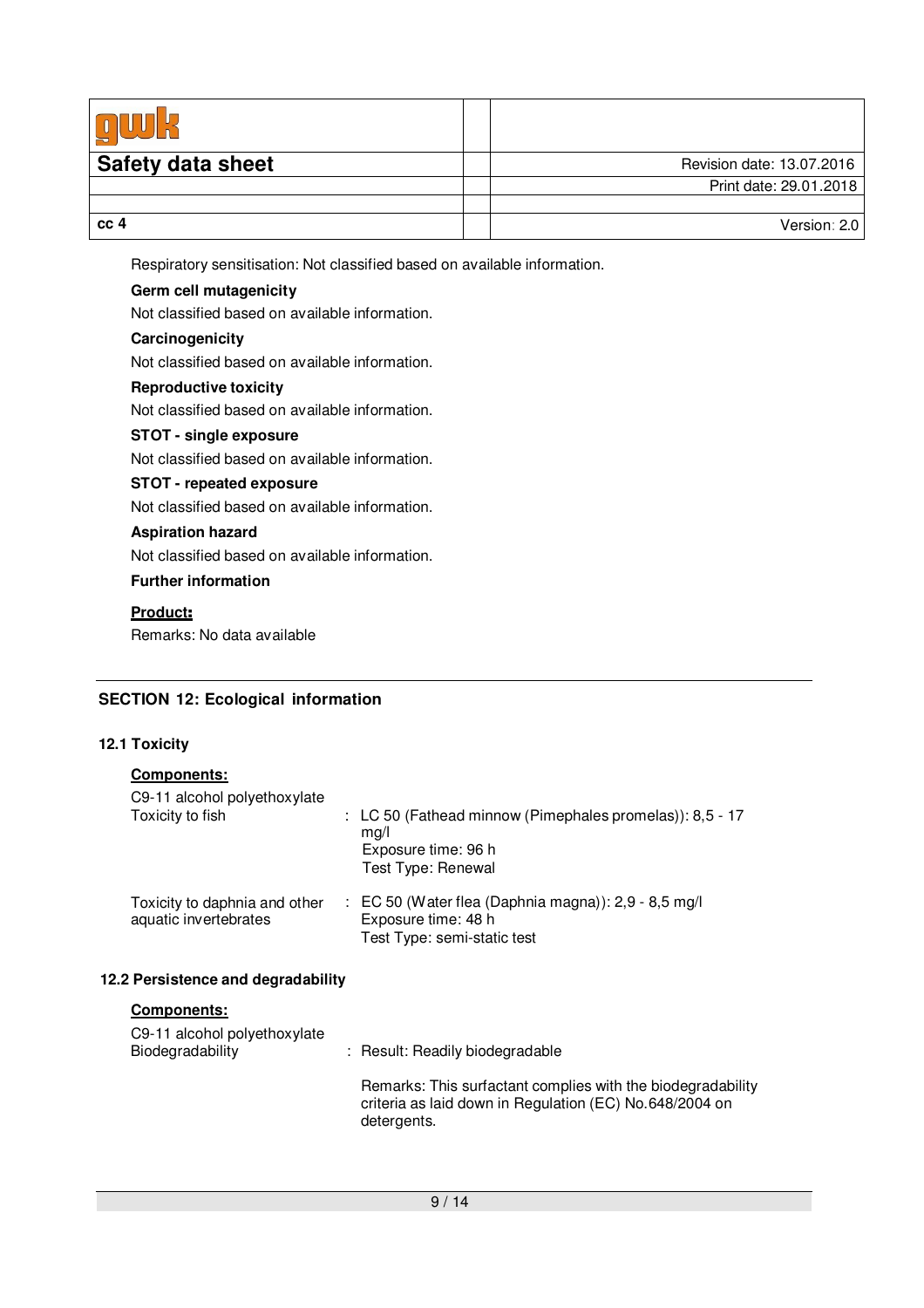| <b>Safety data sheet</b> | Revision date: 13.07.2016 |
|--------------------------|---------------------------|
|                          | Print date: 29.01.2018    |
|                          |                           |
| cc <sub>4</sub>          | Version: 2.0              |
|                          |                           |

#### **12.3 Bioaccumulative potential**

#### **Product:**

Bioaccumulation : Remarks: The bioaccumulation potential cannot be determined.

### **12.4 Mobility in soil**

No data available

#### **12.5 Results of PBT and vPvB assessment**

Not relevant

#### **12.6 Other adverse effects**

**Product:**

| Additional ecological | $\therefore$ An environmental hazard cannot be excluded in the event of |
|-----------------------|-------------------------------------------------------------------------|
| information           | unprofessional handling or disposal., Harmful to aquatic life.          |

### **SECTION 13: Disposal considerations**

#### **13.1 Waste treatment methods**

| Product                | : The product should not be allowed to enter drains, water<br>courses or the soil.<br>Do not contaminate ponds, waterways or ditches with<br>chemical or used container.<br>Send to a licensed waste management company. |
|------------------------|--------------------------------------------------------------------------------------------------------------------------------------------------------------------------------------------------------------------------|
| Contaminated packaging | : Empty remaining contents.<br>Dispose of as unused product.<br>Empty containers should be taken to an approved waste<br>handling site for recycling or disposal.<br>Do not re-use empty containers.                     |

# **SECTION 14: Transport information**

#### **14.1 UN number**

**ADR:** Not dangerous goods **ADNR:** Not dangerous goods **RID:** Not dangerous goods **INTERNATIONAL MARITIME DANGEROUS GOODS:** Not dangerous goods **INTERNATIONAL AIR TRANSPORT ASSOCIATION - CARGO:** Not dangerous goods **INTERNATIONAL AIR TRANSPORT ASSOCIATION - PASSENGER:** Not dangerous goods

#### **14.2 UN proper shipping name**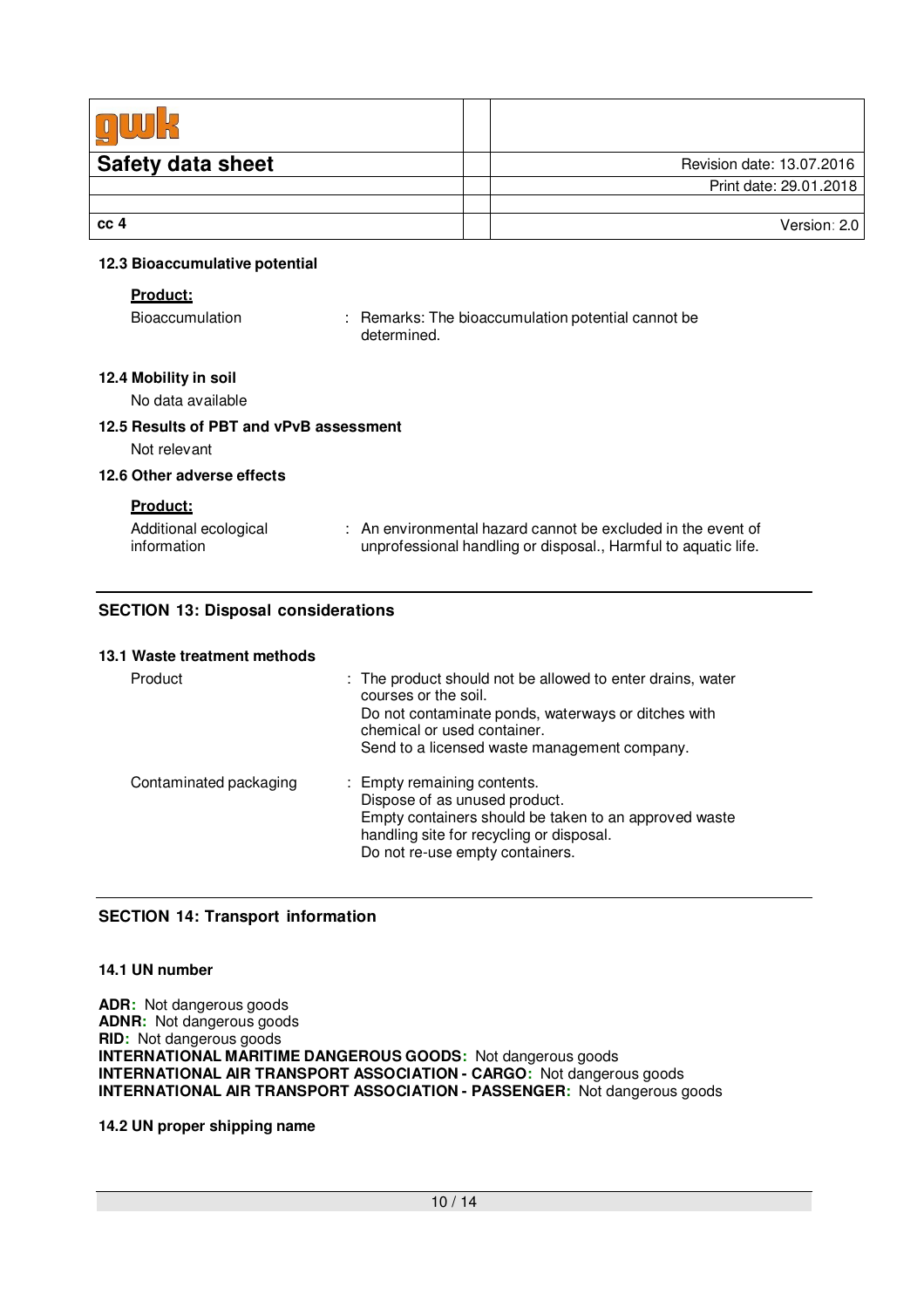| <b>Safety data sheet</b> | Revision date: 13.07.2016 |
|--------------------------|---------------------------|
|                          | Print date: 29.01.2018    |
|                          |                           |
| cc <sub>4</sub>          | Version: 2.0              |

**ADR:** Not dangerous goods **ADNR:** Not dangerous goods **RID:** Not dangerous goods **INTERNATIONAL MARITIME DANGEROUS GOODS:** Not dangerous goods **INTERNATIONAL AIR TRANSPORT ASSOCIATION - CARGO:** Not dangerous goods **INTERNATIONAL AIR TRANSPORT ASSOCIATION - PASSENGER:** Not dangerous goods

#### **14.3 Transport hazard class(es)**

**ADR:** Not dangerous goods **ADNR:** Not dangerous goods **RID:** Not dangerous goods **INTERNATIONAL MARITIME DANGEROUS GOODS:** Not dangerous goods **INTERNATIONAL AIR TRANSPORT ASSOCIATION - CARGO:** Not dangerous goods **INTERNATIONAL AIR TRANSPORT ASSOCIATION - PASSENGER:** Not dangerous goods

**14.4 Packing group**

**ADR:** Not dangerous goods **ADNR:** Not dangerous goods **RID:** Not dangerous goods **INTERNATIONAL MARITIME DANGEROUS GOODS:** Not dangerous goods **INTERNATIONAL AIR TRANSPORT ASSOCIATION - CARGO:** Not dangerous goods **INTERNATIONAL AIR TRANSPORT ASSOCIATION - PASSENGER:** Not dangerous goods

#### **14.5 Environmental hazards**

**ADR:** Not applicable **ADNR:** Not applicable **RID:** Not applicable **INTERNATIONAL MARITIME DANGEROUS GOODS:** Not applicable **INTERNATIONAL AIR TRANSPORT ASSOCIATION - CARGO:** Not applicable **INTERNATIONAL AIR TRANSPORT ASSOCIATION - PASSENGER:** Not applicable

#### **14.6 Special precautions for user**

Not applicable

`

#### **14.7 Transport in bulk according to Annex II of Marpol and the IBC Code**

Ship Type: Not applicable Hazard code(s): Not applicable Pollutant Category: Not applicable

Dangerous goods descriptions (if indicated above) may not reflect quantity, end-use or region-specific exceptions that can be applied. Consult shipping documents for descriptions that are specific to the shipment.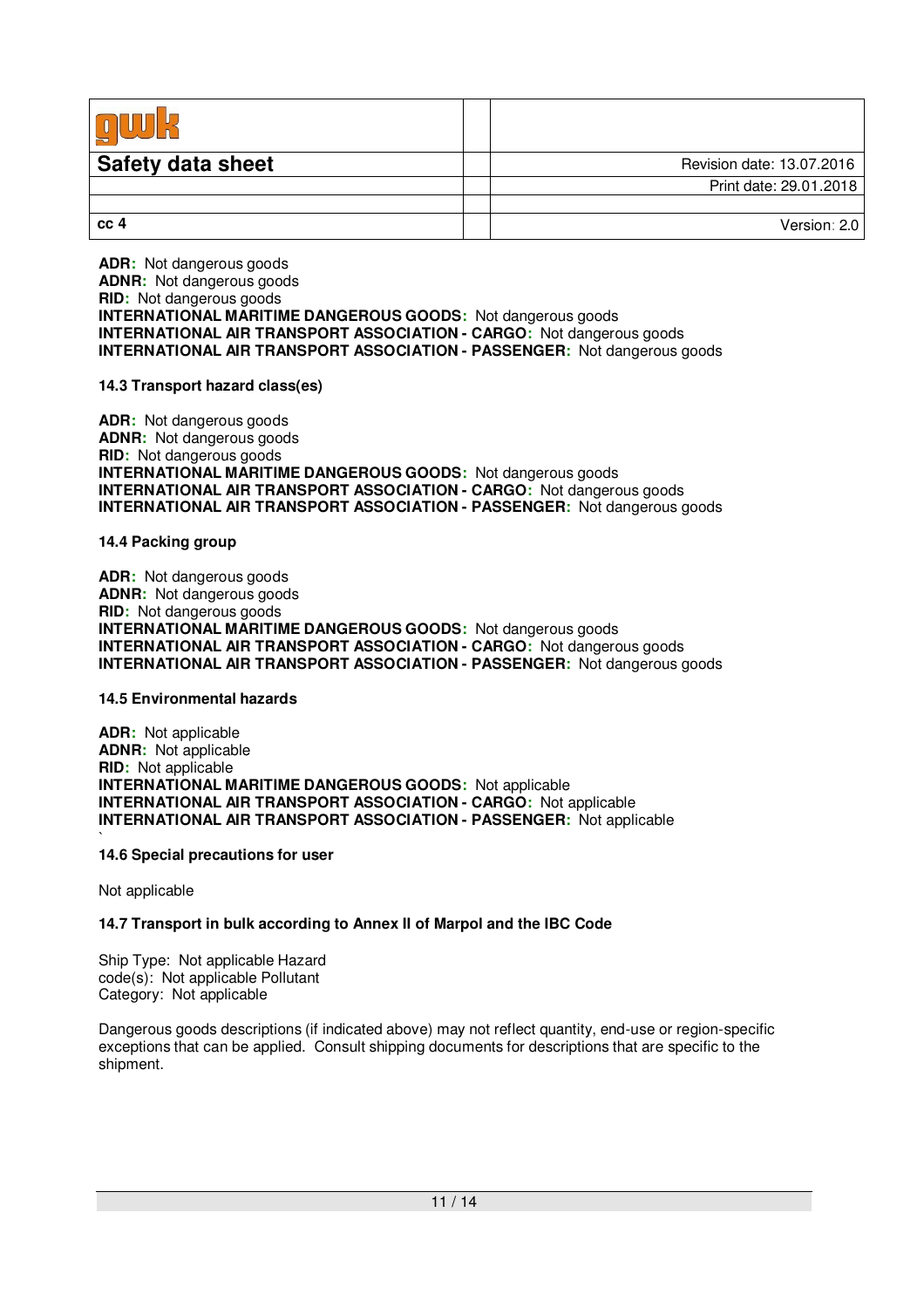| <b>Safety data sheet</b> | Revision date: 13.07.2016 |
|--------------------------|---------------------------|
|                          | Print date: 29.01.2018    |
|                          |                           |
| cc <sub>4</sub>          | Version: 2.0              |

# **SECTION 15: Regulatory information**

| REACH - Candidate List of Substances of Very High<br>Concern for Authorisation (Article 57).                                                         | 15.1 Safety, health and environmental regulations/legislation specific for the substance or mixture<br>: Not applicable |
|------------------------------------------------------------------------------------------------------------------------------------------------------|-------------------------------------------------------------------------------------------------------------------------|
| REACH - List of substances subject to authorisation<br>(Annex XIV)                                                                                   | : Not applicable                                                                                                        |
| REACH - Restrictions on the manufacture, placing on<br>the market and use of certain dangerous substances,<br>preparations and articles (Annex XVII) | : Not applicable                                                                                                        |
| Regulation (EC) No 850/2004 on persistent organic<br>pollutants                                                                                      | : Not applicable                                                                                                        |
| major-accident hazards involving dangerous substances.                                                                                               | Seveso III: Directive 2012/18/EU of the European Parliament and of the Council on the control of<br>Not applicable      |
| Water contaminating class<br>(Germany)                                                                                                               | : WGK 2 water endangering                                                                                               |
| TA Luft List (Germany)                                                                                                                               | : Total dust, Not applicable                                                                                            |
|                                                                                                                                                      | Inorganic substances in powdered form, Not applicable                                                                   |
|                                                                                                                                                      | : Inorganic substances in vapour or gaseous form, Not<br>applicable                                                     |
|                                                                                                                                                      | : Organic Substances, Class $1 < 0.01$ %                                                                                |
|                                                                                                                                                      | Carcinogenic substances, Not applicable                                                                                 |
|                                                                                                                                                      | Mutagenic, Not applicable                                                                                               |
|                                                                                                                                                      | Toxic to reproduction, Not applicable                                                                                   |
|                                                                                                                                                      |                                                                                                                         |
| <b>TSCA</b>                                                                                                                                          | The components of this product are reported in the following inventories:<br>: On TSCA Inventory                        |
| DSL                                                                                                                                                  | This product contains one or more components that are not on<br>the Canadian DSL and have annual quantity limits.       |
| AUSTR                                                                                                                                                | Not in compliance with the inventory                                                                                    |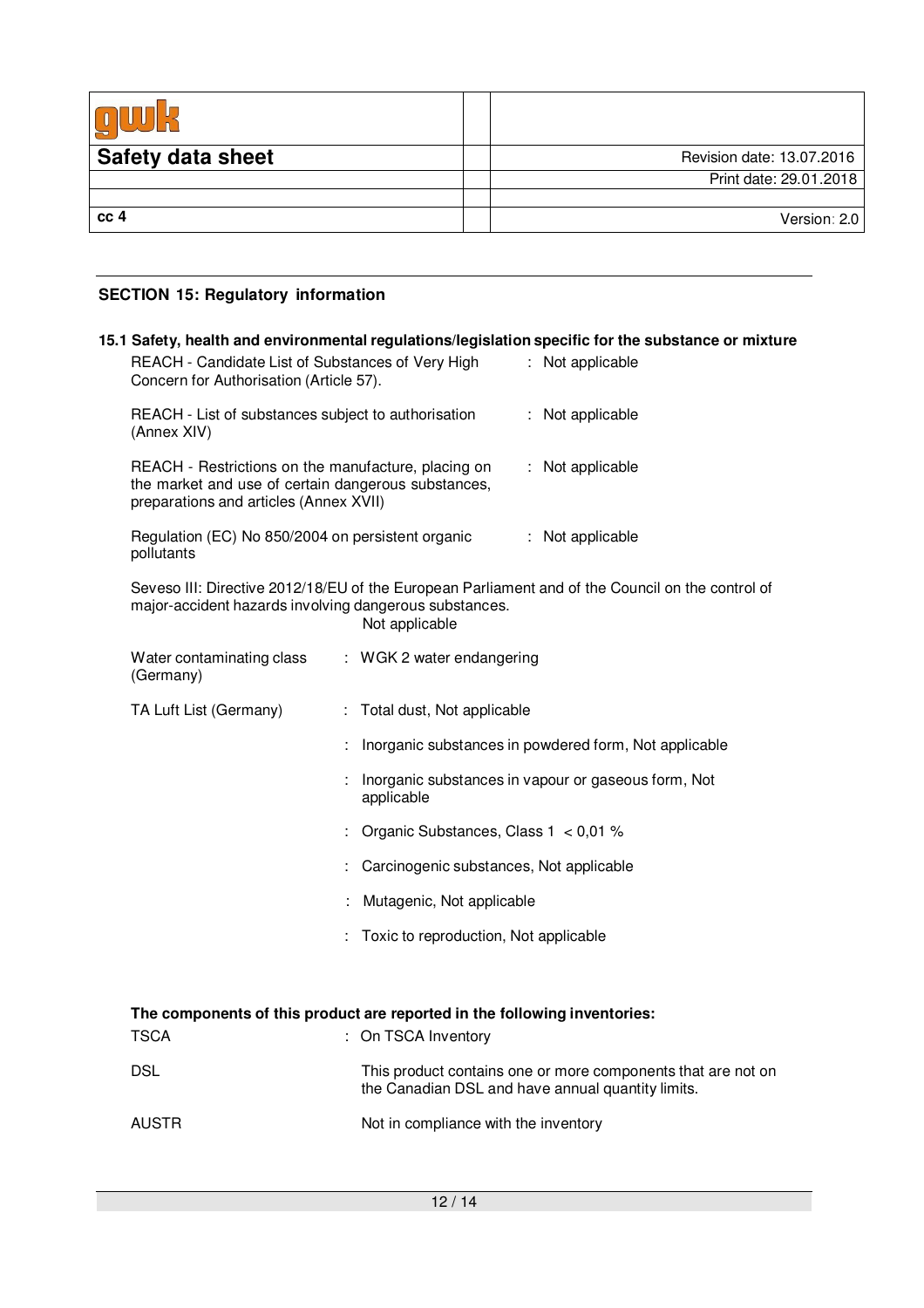| <b>Safety data sheet</b> | Revision date: 13.07.2016            |  |
|--------------------------|--------------------------------------|--|
|                          | Print date: 29.01.2018               |  |
|                          |                                      |  |
| cc 4                     | Version: 2.0                         |  |
| <b>ENCS</b>              | Not in compliance with the inventory |  |
| <b>KECL</b>              | Not in compliance with the inventory |  |
| <b>PHIL</b>              | Not in compliance with the inventory |  |
| <b>IECSC</b>             | Not in compliance with the inventory |  |

#### **Inventories**

AICS (Australia), DSL (Canada), IECSC (China), REACH (European Union), ENCS (Japan), ISHL (Japan), KECI (Korea), NZIoC (New Zealand), PICCS (Philippines), TCSI (Taiwan), TSCA (USA)

#### **15.2 Chemical safety assessment**

No data available

#### **SECTION 16: Other information**

# **Further information**

Revision Date: 13.07.2016

#### **Full text of H-Statements referred to under section 3.**

| H302 | Harmful if swallowed.      |
|------|----------------------------|
| H315 | Causes skin irritation.    |
| H318 | Causes serious eye damage. |

#### **Further information**

Other information : The information accumulated herein is believed to be accurate but is not warranted to be whether originating with the company or not. Recipients are advised to confirm in advance of need that the information is current, applicable, and suitable to their circumstances.

Sources of key data used to compile the Safety Data Sheet Key literature references and sources of data SOLENIS Internal data SOLENIS internal data including own and sponsored test reports The UNECE administers regional agreements implementing harmonised classification for labelling (GHS) and transport.

List of abbreviations and acronyms that could be, but not necessarily are, used in this safety data sheet :

ACGIH : American Conference of Industrial Hygienists BEI : Biological Exposure Index